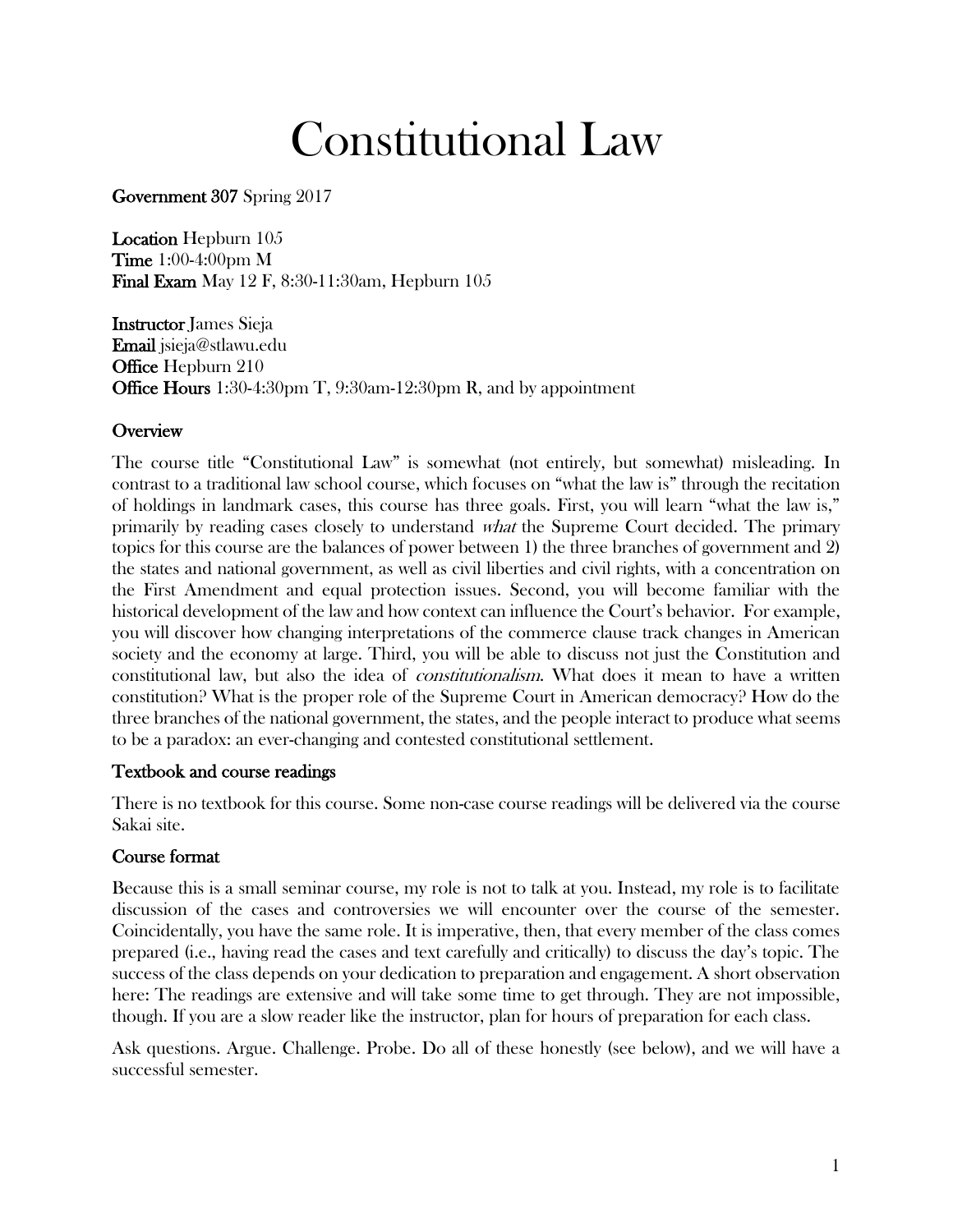Attendance and participation are mandatory. (Note: It is not possible to do well on the latter if you do not do well on the former.) Please let me know before class if you must miss. There is no acceptable number of unexcused absences. After one unexcused absence, each subsequent unexcused absence will lower your final letter grade by a step (e.g., a 3.25 becomes a 3.0 at two unexcused absences, a 2.75 at three, etc.). Regardless of the reason for your absence, you are responsible for all material covered in class that day.

## Course requirements and grading

Midterm exam  $(25%)$ , final exam  $(25%)$ , attendance and participation  $(15%)$ , hypotheticals  $(20% - 2)$ @ 10% each), and case briefs (15% - 6 @ 2.5% each).

Barring clerical error (e.g., I added up the points incorrectly), all grades are final. I am always willing to talk with you about exam and written assignment grades and suggest ways to improve. But, I will not bargain over grades or points, nor will there be extra credit opportunities.

I will employ a standard grading scale:

| $4.0(100-97)$ | $3.25(90-87)$ | $2.5(80-77)$ | $1.75(70-67)$ | $1.0(61-60)$     |
|---------------|---------------|--------------|---------------|------------------|
| 3.75 (97-93)  | - 3.0 (87-83) | 2.25 (77-73) | 1.5 (67-63)   | $0.0$ (below 60) |
| $3.5(93-90)$  | $2.75(83-80)$ | 2.0 (73-70)  | $1.25(63-61)$ |                  |

I will not round grades as a matter of course; however, your *exceptional* effort in one or more elements of the final grade may be considered a plus factor if your grade is on the borderline. There is no curve in this course, though I reserve the right to adjust grade cutoffs if necessary. The adjustments will only work neutrally or in your favor, if applied.

## Exams

We will have one midterm exam on March 13. The **final will be comprehensive** with an emphasis on the last half of the course. The exams will have a combination of multiple choice, short answer, and essay questions.

# Hypothetical

For these assignments, you will use legal principles and cases covered in the course to analyze fictional cases in six to eight pages. Imagine you are a lawyer for a client involved in a constitutional case. You will need to prepare a document that explains to the court the important issues in the case, the relevant precedents, and why your client should win. You should raise counter-arguments to your position and address them forthrightly as well.

The first hypothetical will be assigned **February 13** and due **February 27**. The second hypothetical will be assigned **April 10** and due **April 24.** Both will be due in hard copy at the start of class.

# Case briefs

Briefing cases is not only an essential skill for law school-bound students, but also an especially useful learning tool and study aid. On the first day of class, we will separate into an "A" group and a "B" group. You will be responsible for turning in a case brief every other week, beginning on January 30. Within your group, you should decide who will brief which cases during the weeks you are responsible. In other words, no two group members can brief the same case.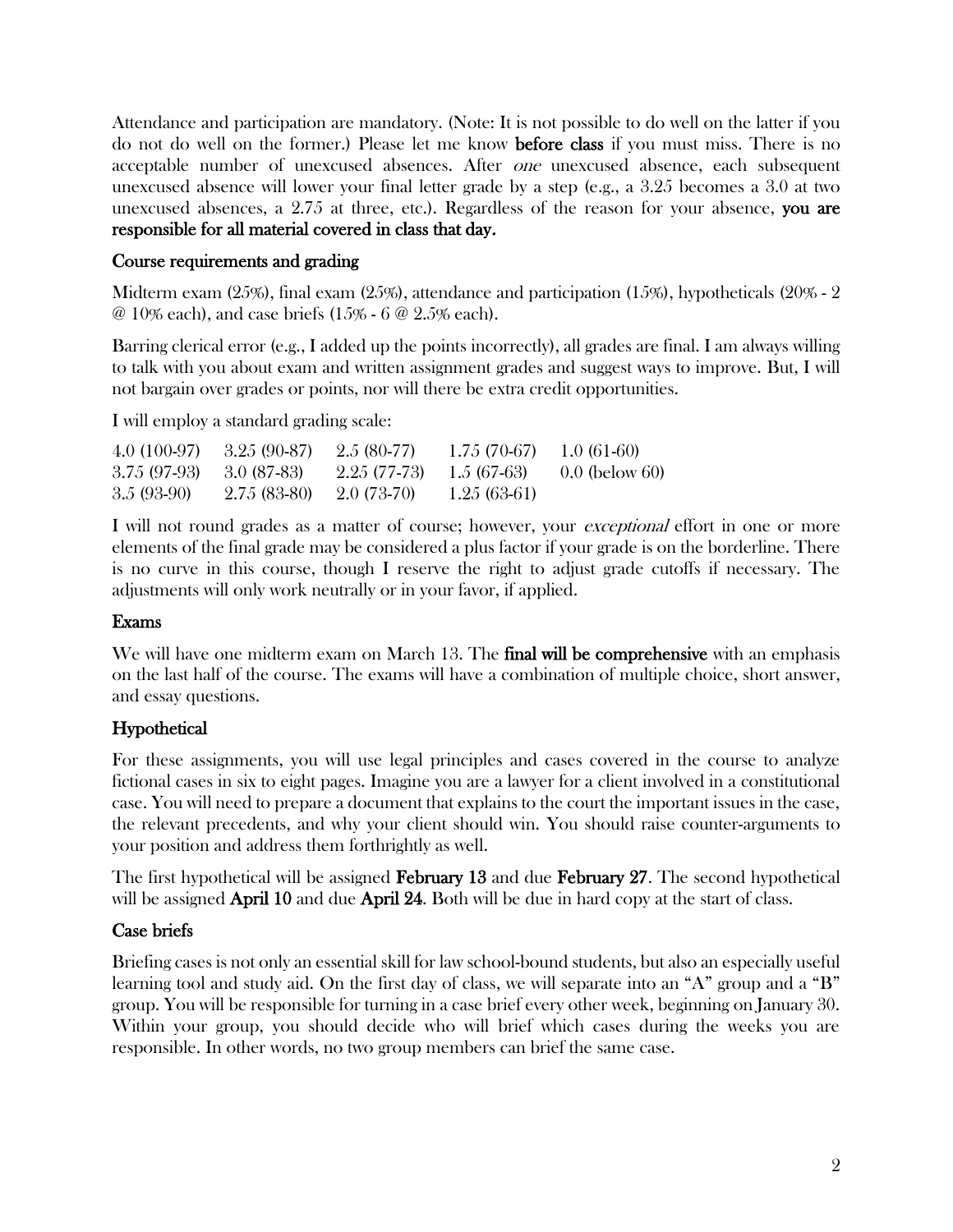## Expectations and technology policy

I expect this class, the readings, making an argument, and getting involved to be the thing you care about most in the world during the 180 minutes we meet each week. I expect you to come to class at least having read the material for the week, even if you haven't fully understood it or have an opinion on it yet. That's why we have class – to work through those issues. But, understanding and evaluation of the material will be difficult if you have not done the first part: reading them yourself.

I expect you to bring assigned reading material to class with you. Most of the cases are available through Lexis, and the remainder of the readings will be on Sakai. For this reason, if you do not print out the readings, you should bring a laptop with which you can access them. Accessing readings and note-taking are the only regularly authorized uses of an electronic device during class. Not being fully present in class will negatively affect the attendance and participation grade.

## Disability accommodations

Please inform me during the first two weeks of classes if you need any accommodations in the curriculum, instruction, or assessments of this course to enable you to participate fully. Confidentiality of the shared information will be strictly maintained. We will work with Disability and Accessibility Services (http://www.stlawu.edu/disability-and-accessibility-services) if accommodations require such assistance.

## Academic honesty

I expect everyone to conduct themselves with integrity and honesty in this class. There are two facets to this expectation.

First, all of the work you do in this class will be your own. Don't cheat. Don't plagiarize. Don't take short cuts. If you commit an act of academic dishonesty, I am bound to follow the procedures outlined in the St. Lawrence University Student Handbook (available at http://www.stlawu.edu/sites/default/files/resource/Student%20Handbook%202015-2016%20final.p df) The Handbook describes what constitutes academic honesty and penalties for violation on pages 93 through 95. Again, don't cheat.

As the semester goes on, you may find yourself in a situation where, due to multiple pressures on your time, you may consider taking a short cut in order to turn in an assignment or paper by the deadline. If this is the case, the thing to do is to drop everything and contact me via email immediately regarding your situation. I can help relieve some of the pressure related to my class in a way that is equitable for the other students in the class as well. But, I can't do anything for you once you commit an act (knowingly or negligently) of academic dishonesty.

Second, I expect everyone to be intellectually honest. This means listening attentively to other's comments and questions and responding appropriately. Some of the material in the class is controversial, and an intellectually vibrant community like St. Lawrence ought to entertain opinions on most any side of a controversy. Moreover, a liberally-educated person ought to be able to articulate fearlessly the "best case" for any legitimate proposition. So, we will not resort to ad hominem attacks, shut-down-by-slogan, or straw person arguments. (Ok, I might do the straw person argument sometimes, but only for effect.) Believe in the rightness of your argument; be prepared to challenge both yourself and others; and be open to changing your mind.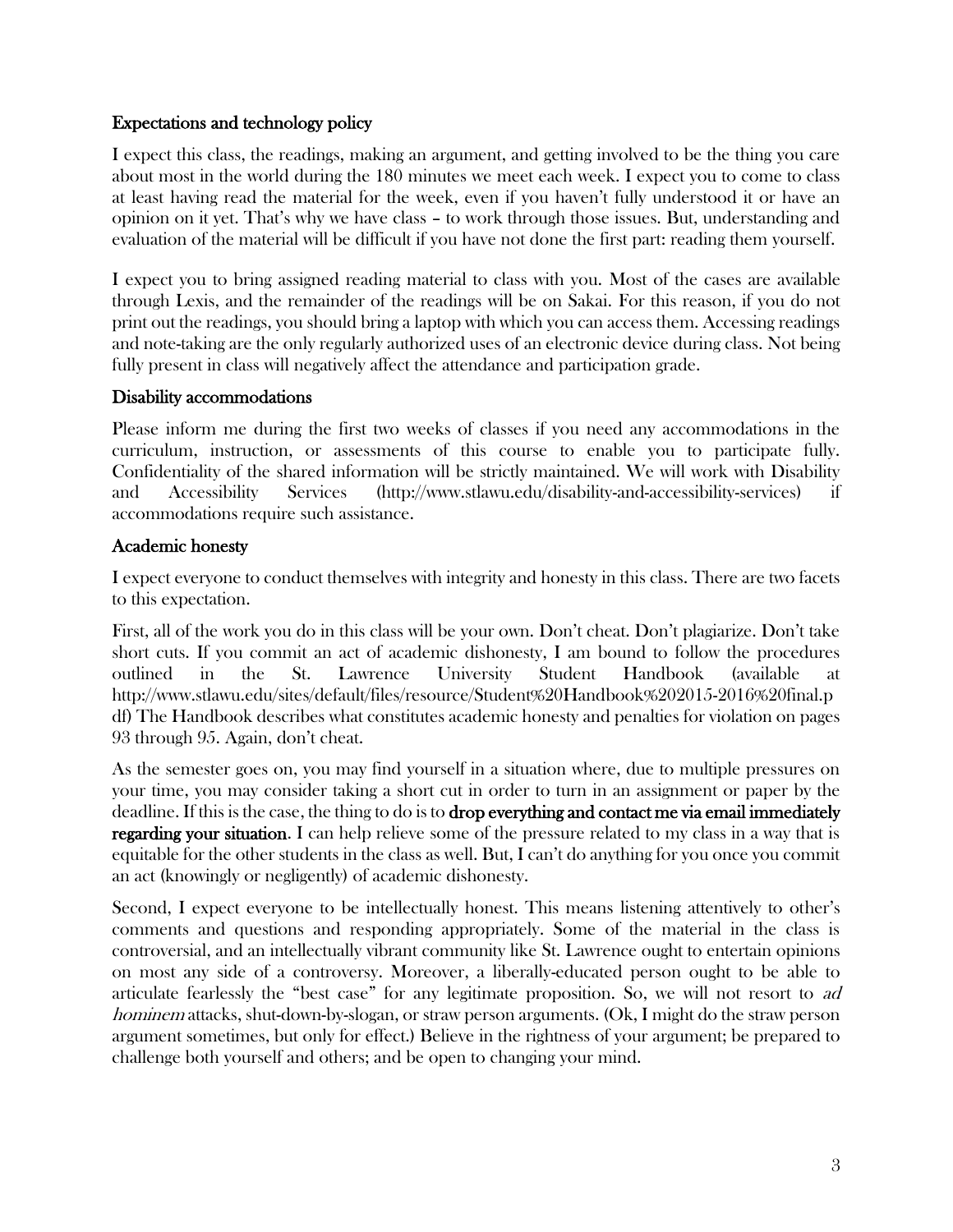#### Topics and readings

Please note that the readings are subject to change. If a reading has an asterisk (\*) beside it, I will provide it on Sakai. Otherwise, use Lexis to find the full text of the case.

Introduction and Foundations of Judicial Power (January 23)

Kerr, "How to Read a Legal Opinion" The Constitution and its Amendments Hamilton, The Federalist Nos. 78 & 81 Brutus, The Anti-Federalist Papers, Nos. 11-12, 15 Whittington, "Constitutionalism," in The Oxford Handbook of Law and Politics McCloskey, *The American Supreme Court*, Chapter 1

The Judicial Power and Its Restraints (January 30)

Judicial Review and Supremacy

Marbury v. Madison (5 U.S. 137); Eakin v. Raub\*; Cooper v. Aaron (358 U.S. 1) Restraints – Jurisdiction, Standing, and Political Questions

Sheldon v. Sill (49 U.S. 441); Ex Parte McCardle (74 U.S. 506)

Massachusetts v. Mellon/Frothingham v. Mellon (262 U.S. 447); Flast v. Cohen (392 U.S. 83); *Elk Grove School District v. Newdow* (542 U.S. 1: all of the majority opinion and Section I of Chief Justice Rehnquist's special concurrence); *Hollingsworth v.* Perry (133 S.Ct. 2652); U.S. v. Windsor (133 S.Ct. 2675: Sections I and II of the majority opinion, Section I of Justice Scalia's dissent, and Section I of Justice Alito's dissent)

Luther v. Borden (48 U.S. 1); Nixon v. United States (506 U.S. 224)

Congressional Powers I (February 6)

Non-legislative Powers

Powell v. McCormack (395 U.S. 486); U.S. Term Limits, Inc. v. Thornton (514 U.S. 779)

Legislative Powers: Early Commerce Clause

McCloskey, *The American Supreme Court*, Chapters 5-6<sup>\*</sup>

Gibbons v. Ogden  $(22 \text{ U.S. 1})$ ; United States v. E.C. Knight  $(156 \text{ U.S. 1})$ ; Hammer v. Dagenhart (247 U.S. 251); Schechter Poultry v. United States (295 U.S. 495)

#### Hypothetical 1 assigned February 13. Due in class February 27.

Congressional Powers II (February 13)

Legislative Powers: Modern Commerce Clause, Taxing, and Spending

- NLRB v. Jones & Laughlin Steel (301 U.S. 1); Wickard v. Filburn (317 U.S. 111); Heart of Atlanta Motel v. United States (379 U.S. 241); Katzenbach v. McClung (379 U.S. 294); United States v. Lopez (514 U.S. 549); Gonzalez v. Raich (545 U.S. 1)
- Pollock v. Farmer's Loan & Trust (157 U.S. 429); McCray v. United States (195 U.S. 27); Bailey v. Drexel Furniture (259 U.S. 20); Steward Machine Co. v. Davis (301 U.S. 548); South Dakota v. Dole (483 U.S. 203)
- $NFB$  v. Sebelius (132 S.Ct. 2566) contains both commerce clause and taxing-andspending clause elements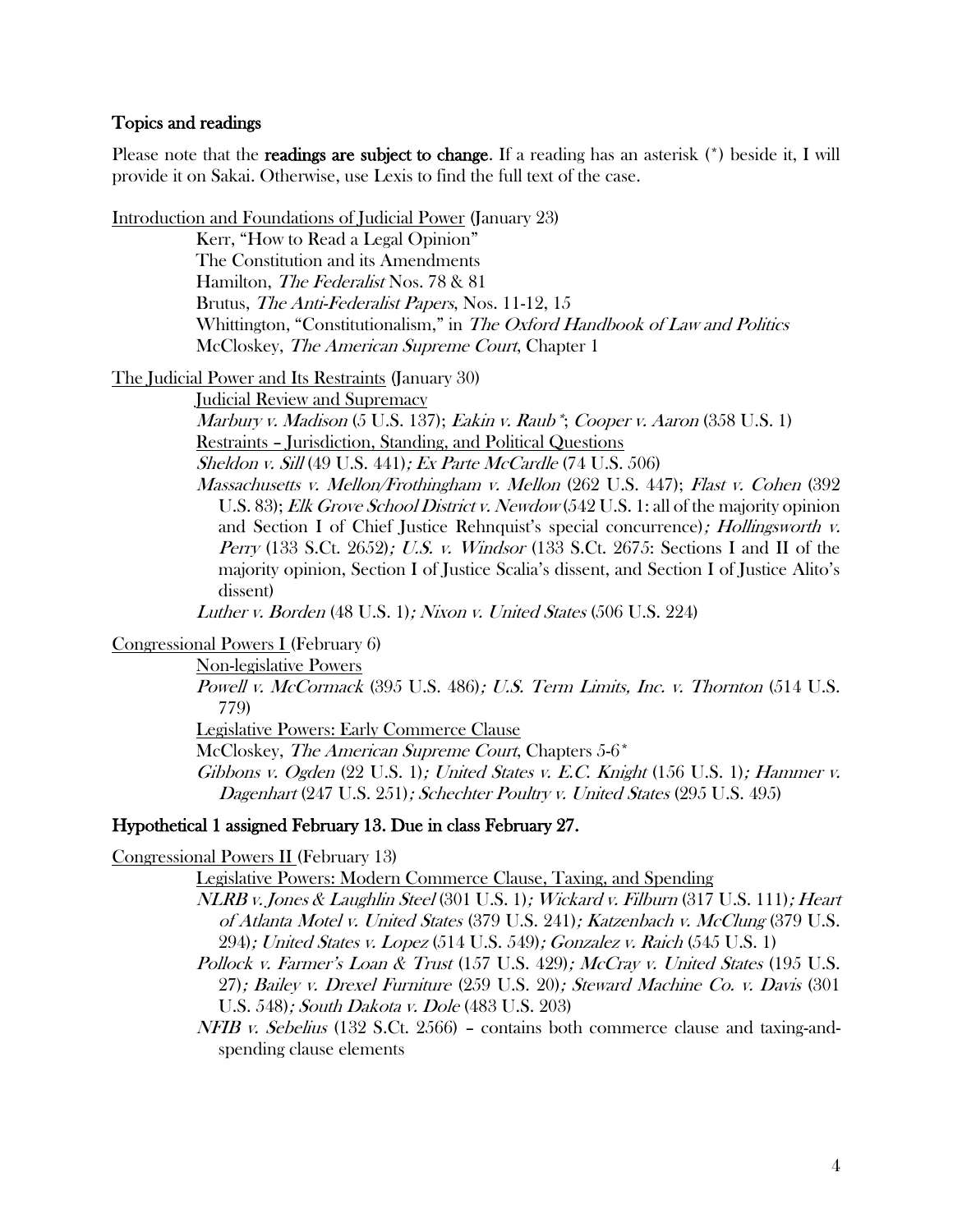Presidency I: The Domestic Presidency (February 20)

In re Neagle (135 U.S. 1); Youngstown Sheet and Tube Co. v. Sawyer (343 U.S. 579) Myers v. United States (272 U.S. 52); Humphrey's Executor v. United States (295 U.S. 602); Morrison v. Olson (487 U.S. 654) NLRB v. Noel Canning (134 S.Ct. 2550)

Presidency II: Executive Power in War and Foreign Affairs (February 27)

Schmitt, "Washington's Proclamation of Neutrality"\* War Powers Resolution\* Fisher, "Judicial Review of the War Power"\* United States v. Curtiss-Wright Co. (299 U.S. 304); Missouri v. Holland (252 U.S. 416); Medellin v. Texas (552 U.S. 491) Ex parte Milligan (71 U.S. 2); Korematsu v. United States (323 U.S. 214); Hamdi v.

Rumsfeld (542 U.S. 507); Rasul v. Bush (542 U.S. 466)

#### Federalism (March 6)

McCulloch v. Maryland\*; Martin v. Hunter's Lessee (14 U.S. 304) Cooley v. Board of Wardens (53 U.S. 299); Southern Pacific Co. v. Arizona (325 U.S. 761); Bibb v. Navajo Freight Lines (359 U.S. 520); Maine v. Taylor (477 U.S. 131) Garcia v. SAMTA (469 U.S. 528); New York v. United States (505 U.S. 144); Printz v. United States (521 U.S. 898)

#### Midterm Exam: In class, March 13

Selective Incorporation of the Bill of Rights and Free Speech I (March 27)

Barron v. Baltimore\*; Hurtado v. California (110 U.S. 516); Palko v. Connecticut (302 U.S. 319); Duncan v. Louisiana (391 U.S. 145)

Development of Free Speech Protections

Schenck v. United States (249 U.S. 47); Abrams v. United States (250 U.S. 616); Gitlow v. New York (268 U.S. 652); Dennis v. United States (341 U.S. 494); Brandenburg v. Ohio (395 U.S. 444)

Free Speech II (April 3)

"Obscene" and "Offensive" Speech

Miller v. California (413 U.S. 15); New York v. Ferber (458 U.S. 747)

Cohen v. California (403 U.S. 15); Virginia v. Black (538 U.S. 343)

Symbolic Speech and "Speech Plus"

Snyder v. Phelps  $(131 S. Ct. 1207)$ ; McCullen v. Coakley  $(134 S. Ct. 2518)$ ; Reed v. Town of Gilbert, Arizona (135 S.Ct. 2218)

Limitations on Freedom of Speech

Ward v. Rock Against Racism (491 U.S. 781); Pleasant Grove City v. Summum (555 U.S. 460); Walker v. Texas Division, Sons of Confederate Veterans (135 S.Ct. 2239) (3/28)

#### Hypothetical 2 assigned April 10. Due in class April 24.

Religious Freedom (April 10)

Establishment Clause

Lee v. Weisman (505 U.S. 577); Agostini v. Felton (521 U.S. 203); Zelman v. Simmons-Harris (536 U.S. 639); Town of Greece, NY v. Galloway (134 S.Ct. 1811)